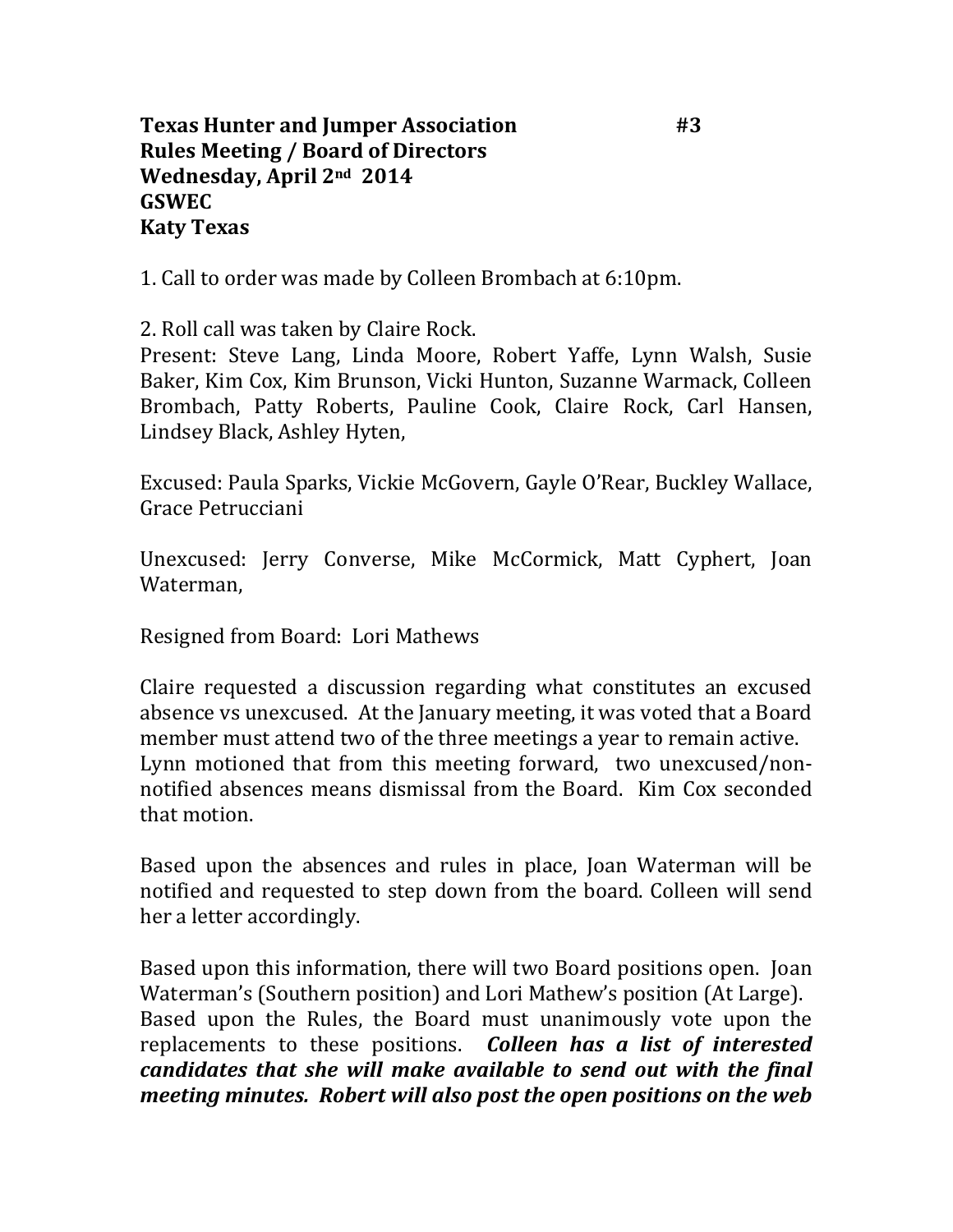*site. The nominating committee and Board will review the candidates and vote upon them at the next meeting. They will not take their positions until January 2015.*

3. Reading of the January Minutes: Lynn motioned not to read the January minutes. Kim Brunson seconded that motion. All in favor.

4. Report of the Finance Committee: Linda Moore presented the current balance sheet. We are currently in the red. Membership is down approximately 10%. Horse registrations are up but individual members are down. There is still a question as to whether this is due to the abolishing of non-member penalties/fees.

Linda noted that we need to look at investment options for current THJA funds. Steve Lang motioned that Linda and Lindsey Black discuss safe/conservative options for investing. Colleen seconded that motion. All in favor.

Colleen presented the annual budget and Linda noted some corrections to be made. At this time we are \$4500 in the red, not including paying an accounting firm.

Colleen noted that ABIP Accounting firm (John Dupre) sent us a proposal in February based upon our discussion at the January Annual Board Meeting. This proposal was sent out to the Executive Committee for review as well as the entire Board of Directors. The Executive Committee voted in favor of the ABIP proposal. Robert motioned that the "monthly drafting of payment" be removed from the proposal for monetary safety reasons. Linda and Kim seconded. All in favor.

It was noted by Colleen that Linda's volunteer responsibilities have increased significantly in Paula's absence. Linda currently handles finance/accounting issues as well Prize List Review and Show Results checking. The latter two are very tedious tasks and require a quick turn around as well as a strong knowledge of the various recognized classes and divisions. Lindsey suggested that we pay Linda to continue to handle the Show Results checking and asked Linda to leave the room for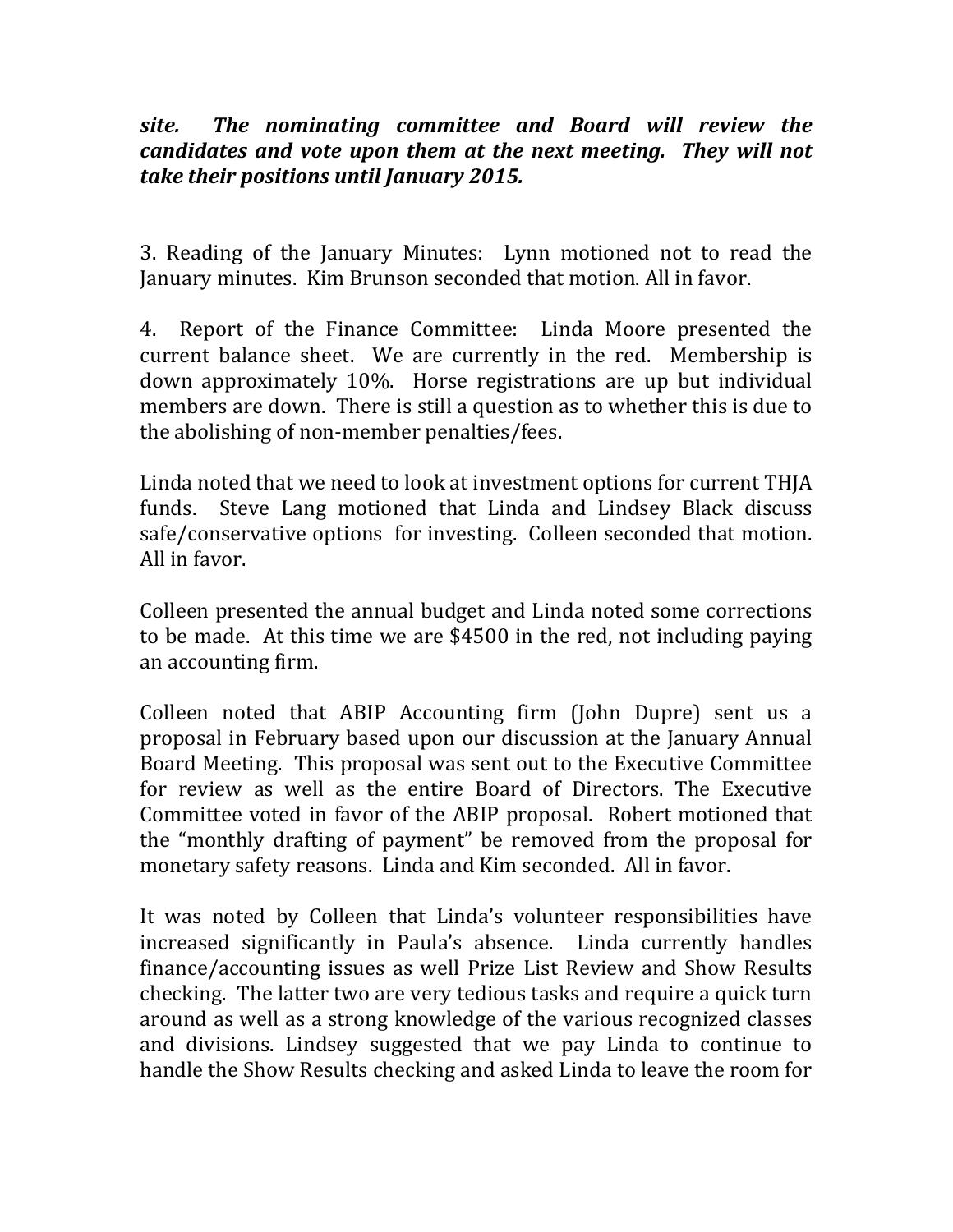discussion. Kim Cox motioned that we pay Linda \$50 per show to check and confirm all results. Lynn seconded. All in favor.

Linda accepted the offer effective immediately. She will be paid quarterly. An email will be sent to the Board regarding her payments.

5. Report of the Rule Book Committee was waived due to Jerry Converse absence.

6. Report of the Nominating Committee. Issues were discussed during item 2. Colleen will appoint Nominating Committee and they will move forward with reviewing possible nominees.

7. Report of the Prize List Committee by Linda Moore. All prize lists are up to date at this time.

8. Report of the Show Standards Committee. Matt is absent. No Report.

9. Report of the Sponsorship Committee by Patty Roberts. Only one sponsorship request so far this year made by Kim Brunson for \$3500. Patty reminded everyone of the sponsorship application and its availability on the website.

10. Report on the Website and Information Systems by Robert Yaffe. Robert noted that the Pin Oak Horse Show slowed down some of the deadlines for the completion of the site. We should have something to view very soon. Robert will send out a URL link to all of us for comments.

11. Report of the Zone 7 Committee by Pauline Cook. Zone Finals will once again by held in Houston at GSWEC Autumn show. The finals will be splint again this year between North and South. Linda asked that Cookie check on the continuation and rules for Pony Jumpers. This update is needed for future prize list review.

12. Report on USEF / USHJA news by Lynn Walsh. Lynn noted that the new 3'3" low junior hunter division has not taken off as well as the low amateur owner division. The reason being that riders cannot cross over into the 3'6" junior hunter division.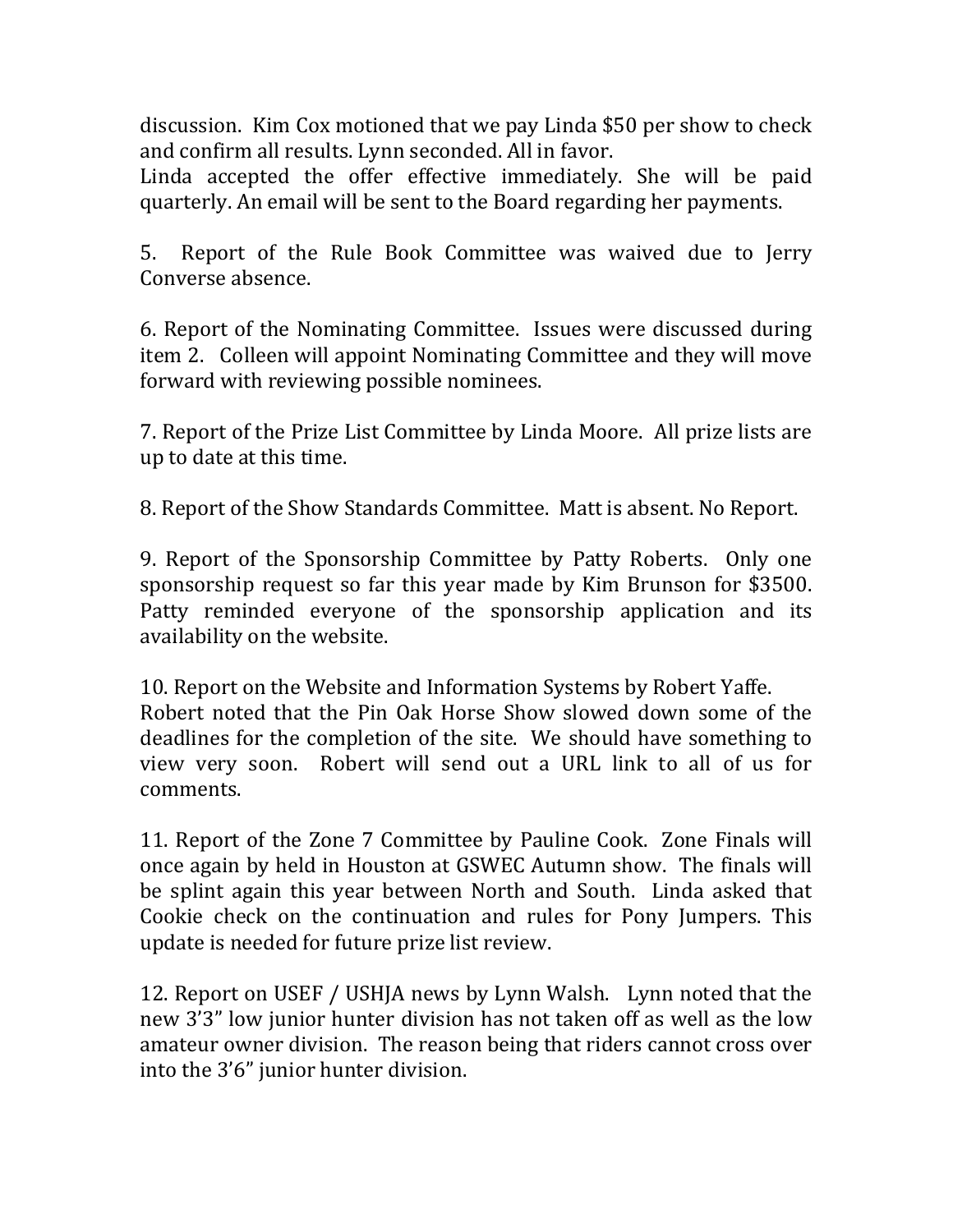New pregreen classifications / age restrictions rules have been passed. As of December  $1<sup>st</sup>$  this year (for the 2015 show year), a pregreen horse must be 5 or 6 years old. This rule is coming under a lot of scrutiny but is moving forward.

AA Shows must now commit to to actually giving out \$24,000 in prize money. Hunter Derby classes etc may contribute to this amount. This new rule will help to define the A versus AA shows in the future.

Colleen noted that next year's USHJA meeting will be in Las Vegas.

13. Report on the Annual THJA Awards Banquet by Colleen.

Colleen has been trying to find a venue in downtown Austin. Colleen has several options available outside of downtown such as the Omni Barton Creek, Hyatt Lost Pines etc. These hotels have many activity options for kids, adults etc. Additional discussion regarding hiring a party planner as well as whether there was a past documentation on the banquets. Claire noted that Laura Brown had documentation regarding this past year's banquet and that she would request it and forward it to the appropriate people.

14. Other agenda items

a. THJA Logo Clothing: Lynn suggested that THJA use the same logo clothing company and sales that Pin Oak used. They could handle all sales etc. Lynn will forward information to Colleen. It was noted that this is not amoney making effort and that we would like to keep prices reasonable.

b. Discussion regarding the 2'6" Limit Medal class. In April 2013 we abolished the Limit Medal Finals Class/Awards. However, we have continued to collect entry fees for this class. We have currently collected \$110 to date. Note – medals were created for 2013 finals class and riders did not receive them. Carl noted that he did see the medals. Linda to contact Clare Christie in regards to the medals that she created. Very few show managers have offered the medal class thus far this year. It was proposed by Patty that the 2014 Limit Medal Winner be based upon the number of points at year end. Points would be calculated like